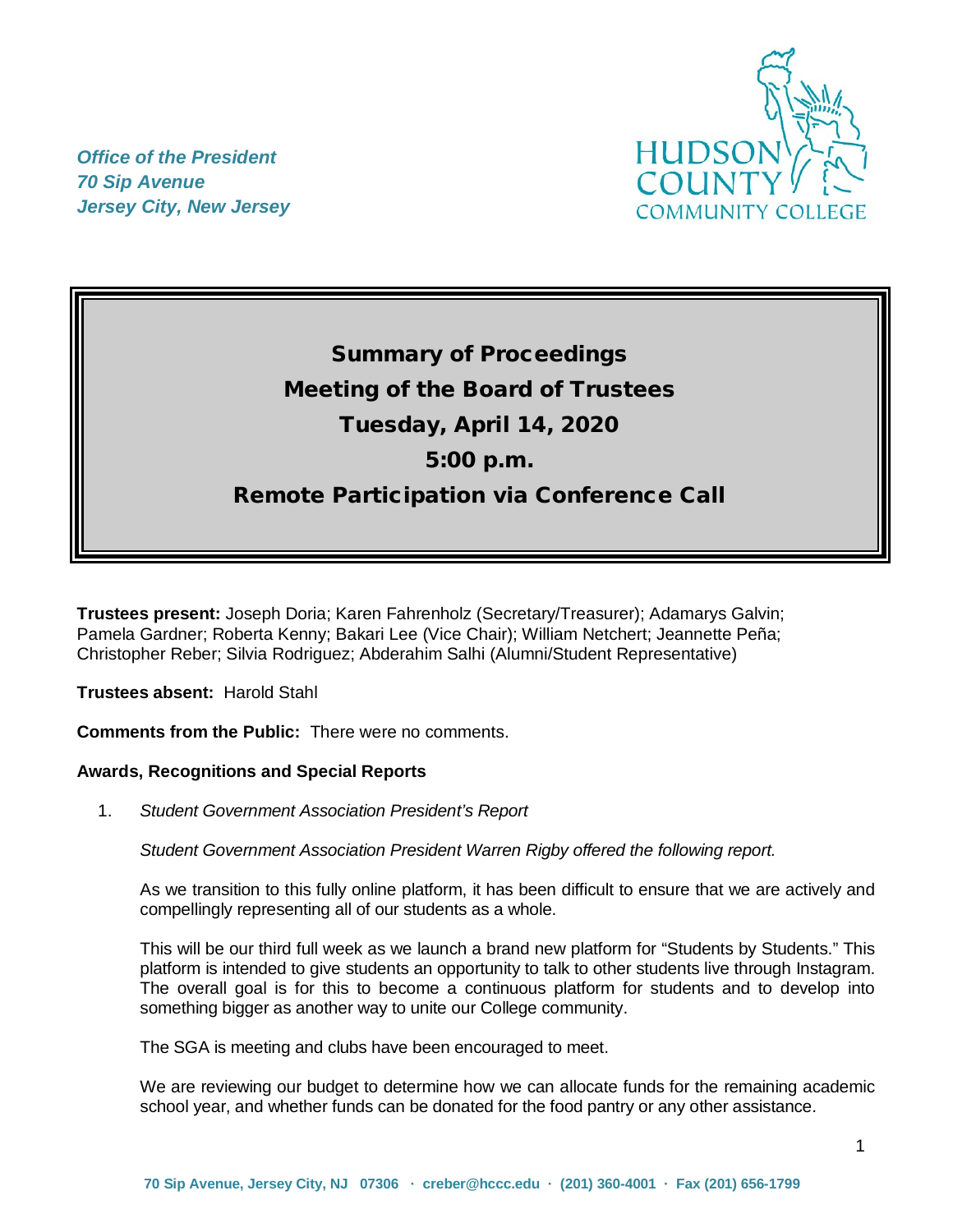### *2. All College Council President's Report*

*All College Council President Lauren Drew offered the following report.*

We truly appreciate all the hard work our volunteer members do on a regular basis. We know that over the past month faculty and staff have been working tirelessly to provide online classes and services. During this difficult time, our members have been encouraged to take a temporary step back if needed.

Some ACC committees have been meeting virtually while others are communicating via email.

As policy discussions take place, such as the recently announced Pass/Fail Grade options for spring 2020 classes, ACC Committees have been on-call for direct feedback and suggestions. The Committees also continue to provide a space for our members to share information concerning suggestions and ideas.

ACC Committees are also looking forward to the fall and considering how updated contingency plans are presented to the College in the future.

*3. President's Report*

*President Reber offered the following remarks.*

Good evening, Trustees and other members of our College community.

Although we are not together physically, it is wonderful to have this opportunity to meet, share and advance our collective efforts to serve our students and community at this time of great challenge.

I would like to begin by asking you to join me in a moment of silence for all of the victims of the coronavirus pandemic, their loved ones, and those on the front lines of helping others and saving lives.

#### *Moment of silence.*

Thank you.

Lauren and Warren, thanks for your comments and for all you and your colleagues are doing to serve and support our community members at this difficult time.

Trustees and colleagues, it is affirming and inspirational to observe the myriad examples of the very best of humanity at this time of unprecedented challenge and grief.

Students, faculty and staff have come together and are going to great lengths to help others every day. This includes volunteers who are staffing our food pantries, distributing laptops to students, finding and even *making* personal protective equipment for those on the front lines of helping the sick and suffering; faculty and staff who are reaching out to students for support at all hours of the day; and so many other generous and selfless acts and kindnesses. We are trying to bring visibility to this great work, both to thank our many heroes in this community, and to offer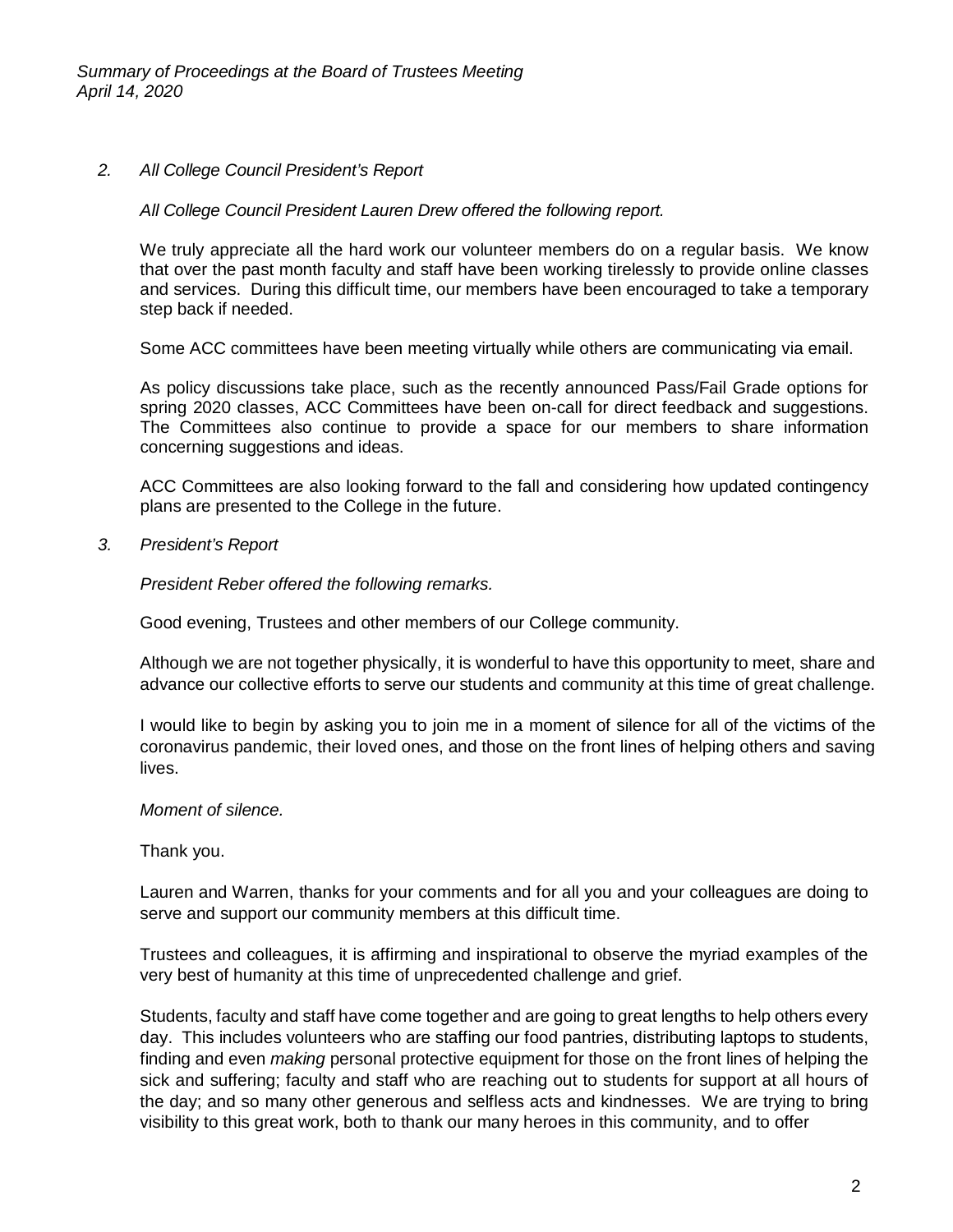inspiration to all. I am so proud of our HCCC community, and honored to be entrusted to lead and serve our great college.

Allow me to provide several updates as circumstances continue to develop and change daily.

Late last week, the United States Department of Education announced the specific funding that has been allocated to every postsecondary institution in the nation through the CARES Act recently passed by Congress and signed into law. Hudson County Community College will receive \$8.467 million in stimulus funding, half of which will be entrusted to us to support students in areas of need, and the other half directed to institutional operating support to help cover expenses and lost revenues associated with the pandemic. The United States Department of Education's formula for awarding institutional funding is weighted heavily by the proportion of students who are eligible for federal Pell funding support.

HCCC's allocation is the largest of New Jersey's eighteen community colleges. \$4.2 million, representing half of our allocation that is focused on student support, will be available imminently. We are developing guidelines for distribution of these funds consistent with the flexible parameters provided by the U.S. Department of Education. Informing this work are best practices provided by New Jersey's Office of the Secretary of Higher Education, the Hope Center at Temple University, and others. Shortly we will make students aware of the opportunity to request this funding support. We are expecting the release of the second half of our CARES Act funding allocation to support institutional operations soon, and we will keep you informed.

As you are aware, our community has been working tirelessly to support our students and ensure that their studies can continue uninterrupted in spite of the challenges of required migration to fully online instruction, and the remote delivery of services. Fully online instruction will continue through at least the first summer session, which will conclude on July 1.

Recently, we announced a Pass/Fail grading option for students who are anxious about online learning. With the exception of major-specific courses in a few programs, in which accreditation and/or transfer requirements preclude this Pass/Fail option, students may opt for either a Pass/ Fail grade or a letter grade for each of their courses. They may make this choice as late as the end of the spring semester, in consultation with faculty and staff. We expect to continue this Pass/Fail option through the first summer term as we recently announced the continued offering of fully online courses through at least July 1.

We have further redirected some one-time cost savings from cancelled spring events and services into our "Hudson Helps" program. This has provided immediate funding support to address a range of student needs, including the purchase of 650 laptops that have been, and continue to be, loaned to students.

We have kept our food pantries fully stocked and open through voluntary staffing.

This evening, you will act upon a resolution recommended by the Board Finance Committee to hold 2020-21 tuition and fees level, with no increases in tuition and fees next year. We believe this is the right thing to do under the circumstances, and that announcing it now will help address anxiety as students are currently registering for the summer and fall.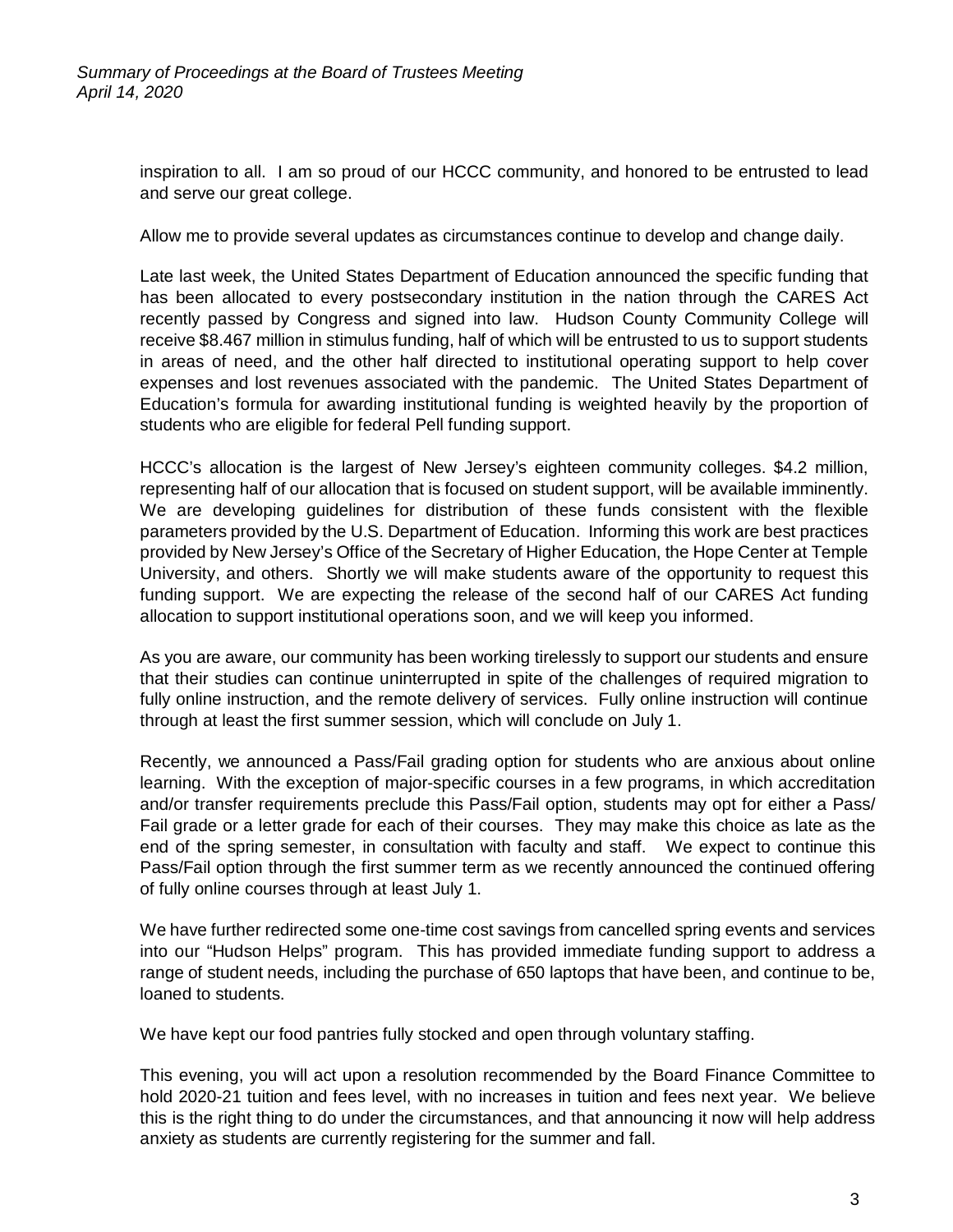In spite of many challenges, I am pleased to report that student attendance and participation in fully online courses is strong. We are currently seeing increases in summer and fall 2020 enrollment. We will be monitoring that very closely in the weeks and months to come. We are leaving no stones unturned in our efforts to reach out to and support our students.

Recently, Student Representative to the Board of Trustees, Abderahim Salhi, was named a 2020 recipient of the nationally prestigious Goldwater Scholarship, which is considered the premier award in Mathematics, Science, and Engineering. Named in honor of the late Senator Barry Goldwater, the scholarship is presented to full-time sophomores and juniors nationally, who show exceptional promise of becoming the next generation of leaders in the natural sciences, mathematics and engineering research. According to the Goldwater Scholarship guidelines, "Recipients demonstrate a passion for research and exhibit creative spark."

Abderahim was one of 396 students chosen for the scholarship from nearly 5,000 applicants nationwide. The vast majority of Goldwater Scholars are from four-year colleges. Abderahim plans to earn a Ph.D. in Computer Science and Mathematics and wants to work in a world-class academic research lab. He is only the second New Jersey community college student ever to become a Goldwater Scholar since the program's inception in 1986.

As noteworthy as this accomplishment is, its significance is perhaps exceeded by a recent act of kindness that exemplifies how so many of our HCCC community members are supporting others at this difficult time. Abderahim has created 3D-printed face shields for local health care centers inundated with personal protective equipment shortages during the COVID-19 pandemic. He said he was compelled to provide solutions for health care workers who face a high risk of infection while treating hospitalized COVID-19 patients. Quoting Rahim, he said, "I wish I were a nurse on the frontlines helping our fellow citizens during this crisis. We all have to come together to fight this enemy."

Alumni Representative Salhi, thank you for your kindness and your excellence. You inspire us all!

Trustees, this evening you will act upon the recommendations of the Faculty Promotion Committee, Executive Vice President and Provost Dr. Eric Friedman, and me, for the promotion of two members of our faculty. Through this annual process, faculty members may apply to the Promotion Committee for promotion to a higher academic rank with commensurate salary. Criteria include teaching effectiveness, contributions to the College, scholarly and professional achievement, and contributions to the community.

I am pleased to congratulate two members of the faculty, who have been recommended for promotion from the rank of Assistant Professor to Associate Professor. They are Shannonine Caruana, who teaches English as a Second Language; and Nadia Hedhli, who teaches biology.

In addition to teaching, Professor Caruana is Chair of the All College Council's Development and Planning Committee, a member of the College's ATD Core Strategy Team, Co-Editor of the HCCC *Diversity* magazine, and a member of the General Education Committee. She earned a Master's Degree in Teaching English as a Second Language from The New School in New York. Earlier in her career, she studied and taught in Italy and Turkey.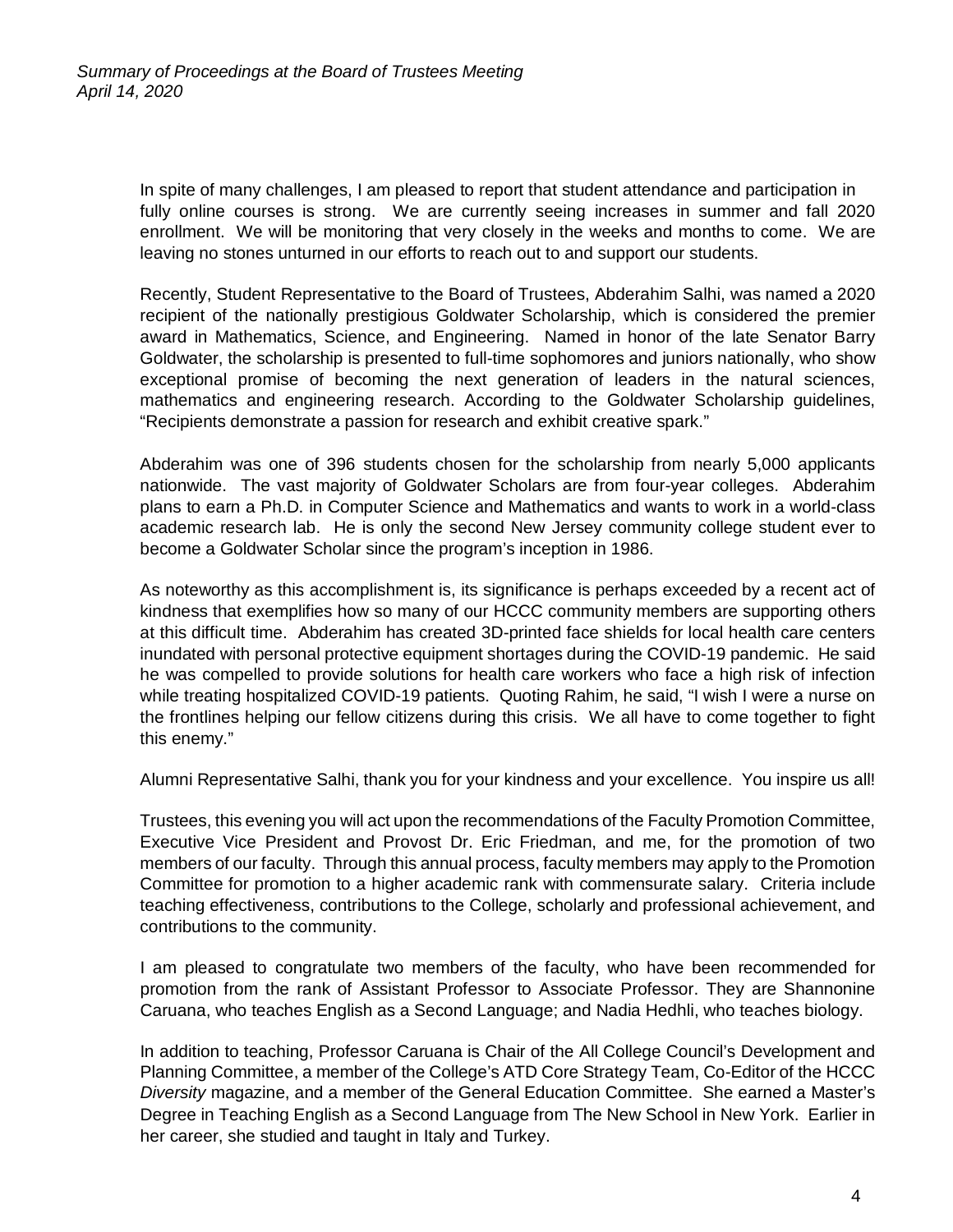Professor Hedhli is an HCCC alumna. After HCCC, she went on to earn a B.A. in Biology at Rutgers, and then completed a Ph.D. in Biomedical Science at the University of Medicine and Dentistry of New Jersey. She also conducted postdoctoral research at Weill Cornell Medical College and Yale University. She has won numerous awards from the American Heart Association, National Institutes of Health, and Phi Beta Kappa, among others, and she has published widely in prestigious journals.

Congratulations, Professors Caruana and Hedhli! We are very happy for you and proud of you.

As circumstances continue to change around us, we are working hard to keep our HCCC community members connected remotely. Remote professional development programs are being offered continuously – by faculty, staff and students – to help our employees continue to grow and remain informed. Through the leadership of Vice President for Human Resources Anna Krupitskiy, we have developed a "Hudson Employee Spotlight" in which community members who are nominated by their colleagues are recognized on our website for their contributions to our students and the College's mission and values.

Under the effective leadership of Dr. Darryl Jones and Kathleen Smith-Wenning, our Coronavirus Task Force continues meeting regularly to review issues, respond to challenges and concerns, and keep community members informed. We are also communicating through video and social media, and will be holding a virtual Town Hall Meeting on Thursday.

We are all in this together, and we are getting through the current challenges together with a view to how we can emerge as an even stronger college going forward.

Trustees, this concludes my report. As always, I would be happy to entertain any questions or comments.

Thank you.

#### *Regular Monthly Reports and Recommendations*

#### 1. **The Minutes of the Regular Meeting of March 10, 2020 were approved.**

#### *2.* **Gifts, Grants, and Contracts Report**

The College has received the following grant awards:

**Title:** Carl D. Perkins Grant for Career and Technical Education (CTE)

**Agency:** New Jersey Department of Education

**Purpose of Grant:** HCCC received notice of our FY20 allocation to be utilized for direct instructional support for HCCC CTE programs; an amendment was submitted for review and approval.

#### **College Administrator**: Nydia James

#### **College Contribution:** \$0

**Award Amount:** \$861,104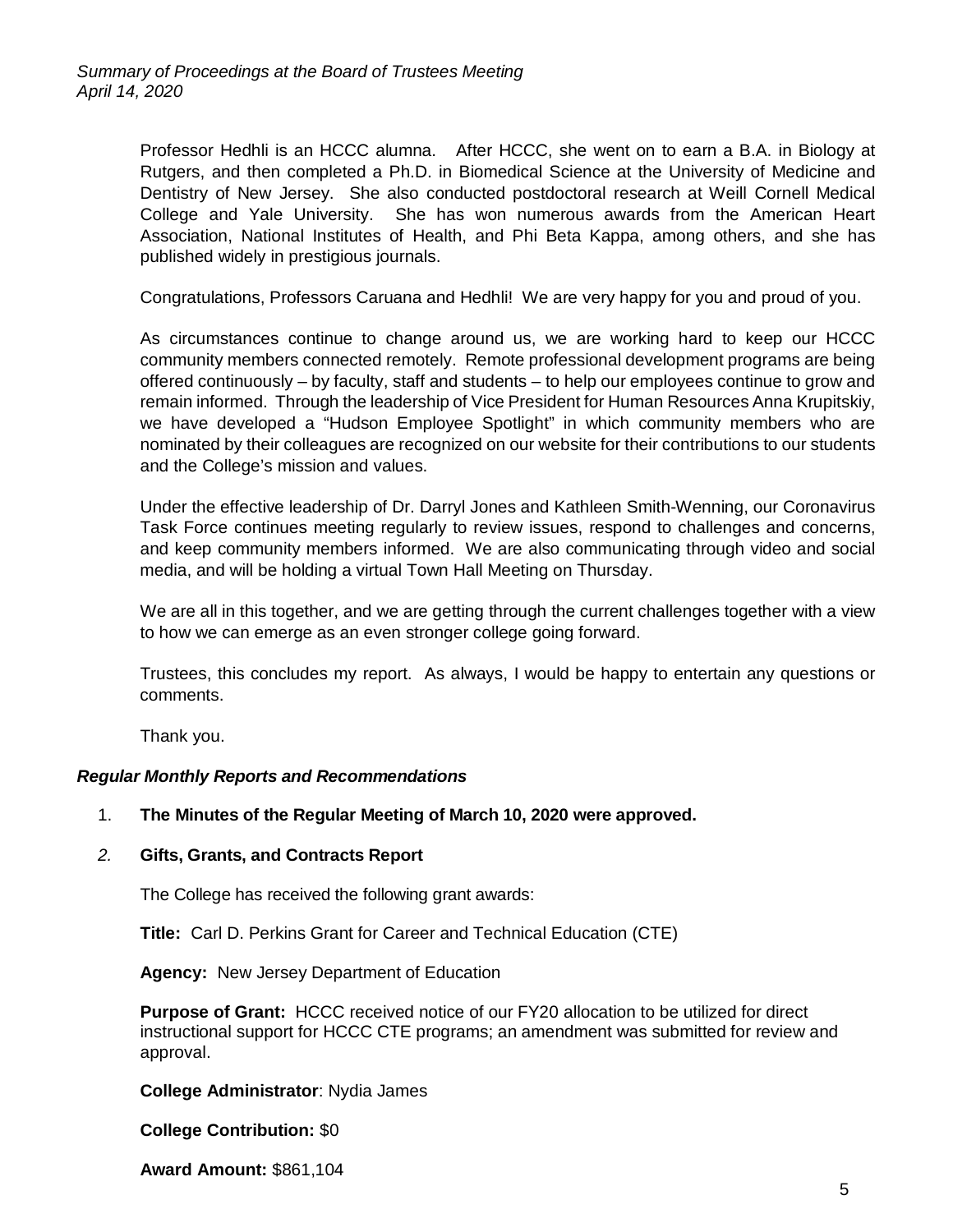The following actions were taken concerning **fiscal, administrative, lease and capital recommendations** brought forward by the Administration and endorsed by the Finance Committee.

- 1. Resolution Authorizing Approval to Develop Property in the Journal Square Area for Permanent Use by Hudson County Community College (Chapter 12), was approved.
- 2. Resolution Amending Resolution #3 from January 15, 2019 Board of Trustees Meeting, was approved. `
- 3. Resolution Approving Payment for Emergency Services and Supplies in Response to COVID-19 to Maverick Building Services of Rutherford, New Jersey, at a cost not to exceed \$89,000.00, was approved.
- 4. Resolution Authorizing Purchase of Internet Services for Fiscal Year 2021 to NJEdge.net of Newark, New Jersey, at a cost not to exceed \$143,841.00, was approved.
- 5. Resolution Authorizing Renewal of Software Maintenance Agreement with Ellucian Colleague System of Fairfax, Virginia, at a cost not to exceed \$2,718,576, was approved.
- 6. Resolution Authorizing Purchase of Elevate Software Management System from Ellucian Colleague System of Fairfax, Virginia, at a cost not to exceed \$73,114.00, was approved.
- 7. Resolution Authorizing Award of Contract for Fiscal Year 2020 Audit to Donahue, Gironda, Doria & Tomkins, LLC of Bayonne, New Jersey, at a cost not to exceed \$71,000.00, was approved.
- 8. Resolution Authorizing Approval of the Zero-Increase Tuition and Fee Policy for Fiscal Year 2021, was approved.

The following actions were taken regarding **personnel recommendations** brought forward by the Administration and endorsed by the Personnel Committee.

- 1. The resignations of a Custodial Supervisor and Academic Advisor (STEM), were accepted.
- 2. Staff were appointed to the following positions: Coordinator, North Hudson Campus; and Apprenticeship Program Coordinator (Grant Funded).
- 3. Appointment was made to the following Temporary Full-time Staff assignment through December 31, 2020: Instructional Technologist.
- 4. Appointment was made to the following Temporary Full-time Faculty position for Spring 2020: Instructor, Speech (Non-tenured).
- 5. Promotions for the following Full-time Faculty were approved.

| <b>First Name</b> | <b>Last Name</b> | From                |                     | <b>Discipline</b> |
|-------------------|------------------|---------------------|---------------------|-------------------|
| Shannonine        | Caruana          | Assistant Professor | Associate Professor | ESL               |
| Nadia             | Hedhli           | Assistant Professor | Associate Professor | <b>Biology</b>    |